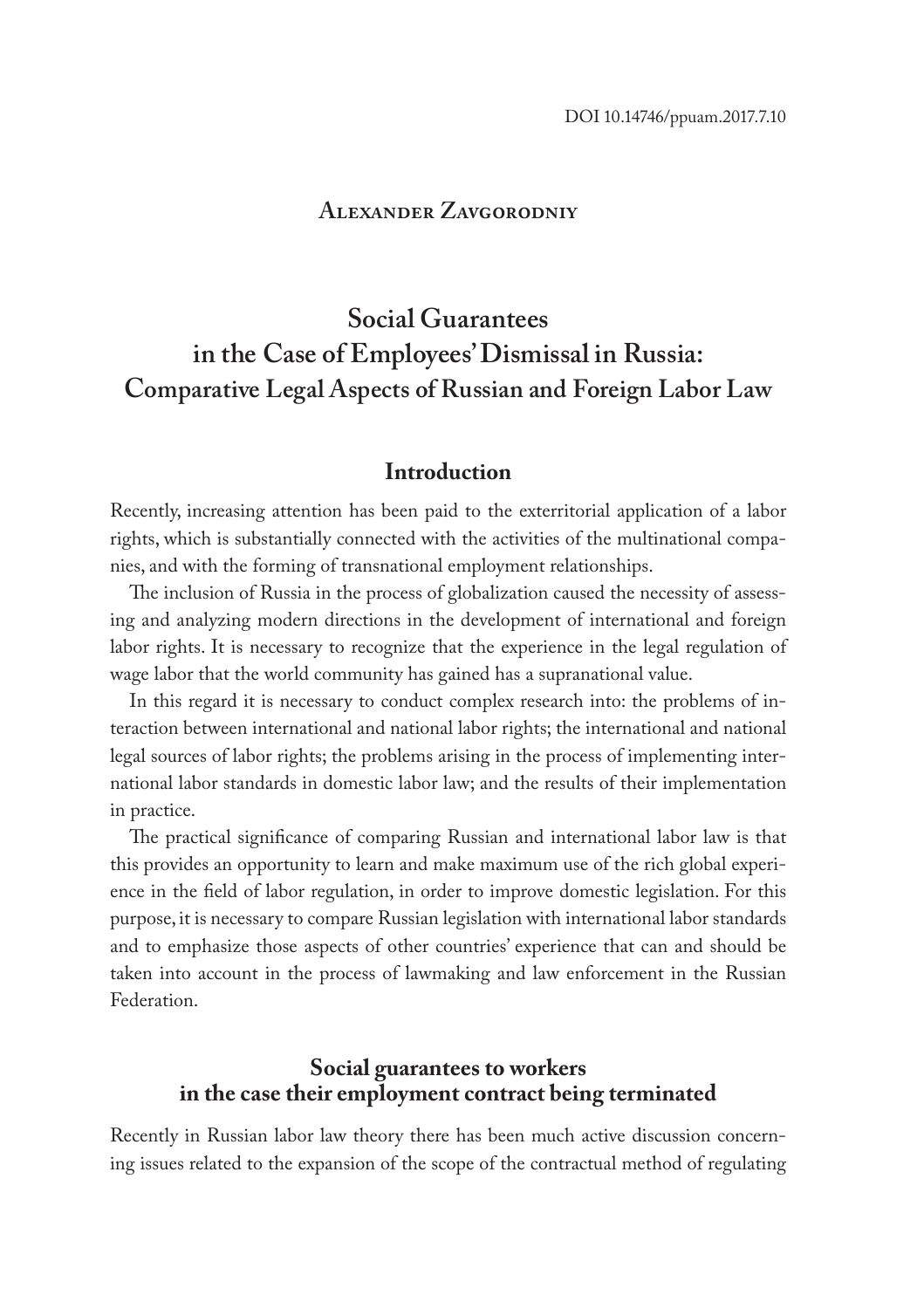labor relations. Therefore, the question of liberalization, including the dismissal of employees in compliance with certain guarantees from the employer, has gained particular relevance in Russia today. In this regard, labor law theorists are increasingly turning to international labor standards and the experience of other countries in regulating labor relations.

### **Fundamental documents of the ILO on the termination of an employment relationship**

One of the main sources for the international legal regulation of hired labor and the provision of the certain guarantees to employees upon the termination of employment relations are the acts adopted by the International Labor Organization (ILO).

In fact, international efforts have created a set of model instruments to be applied to labor relations, the creative development of which is a necessary condition for the development and improvement of the Russian system of labor law, which seeks to conform to recognized civilized standards. These instruments – hich are the object of careful study and are designed for practical use as a civilized world standard – act as a kind of international code of labor.<sup>1</sup>

The first fundamental document governing the termination of labor relations and establishing specific guarantees to workers is a recommendation adopted by the ILO on 26 July 1963 – No. 119 "On the termination of employment at the initiative of the entrepreneur."2 For the first time at the international level, the act contained provisions regarding the dismissal of workers or the reduction of the number or staff of workers of the organization: "dismissal may be permitted only if it is justified by a valid reason connected with the abilities or behaviour of the employee or due to operational requirements of the enterprises, institutions or services." In addition, ILO Recommendation no. 119 introduced the concept of "reduction of the workforce" and established the rules for carrying out such a reduction, to balance the interests of employees and employers. ILO Recommendation no. 119 states that there must be a mandatory consultation with workers' representatives and that the competent authorities must be informed about the upcoming large-scale downsizing. It was also necessary to develop criteria for the selection of employees to be affected by the reduction of the workforce, and these criteria included the need to ensure the efficiency of the enterprise, and the ability, experience, skill, seniority, age, marital status, etc. of the employees. In our opinion, of particular interest is the provision permitting the re-engagement of workers who have been previ-

<sup>1</sup> I. Kiselev, A. Lushnikov, *Labor law of Russia and foreign countries (international labor standards). Tutorial*, ed. M. Lushnikova, Moscow 2008, p. 480.

<sup>2</sup> *The Convention and recommendations adopted by the International Labor conference*, vol. 2, Geneva 1991, p. 1381.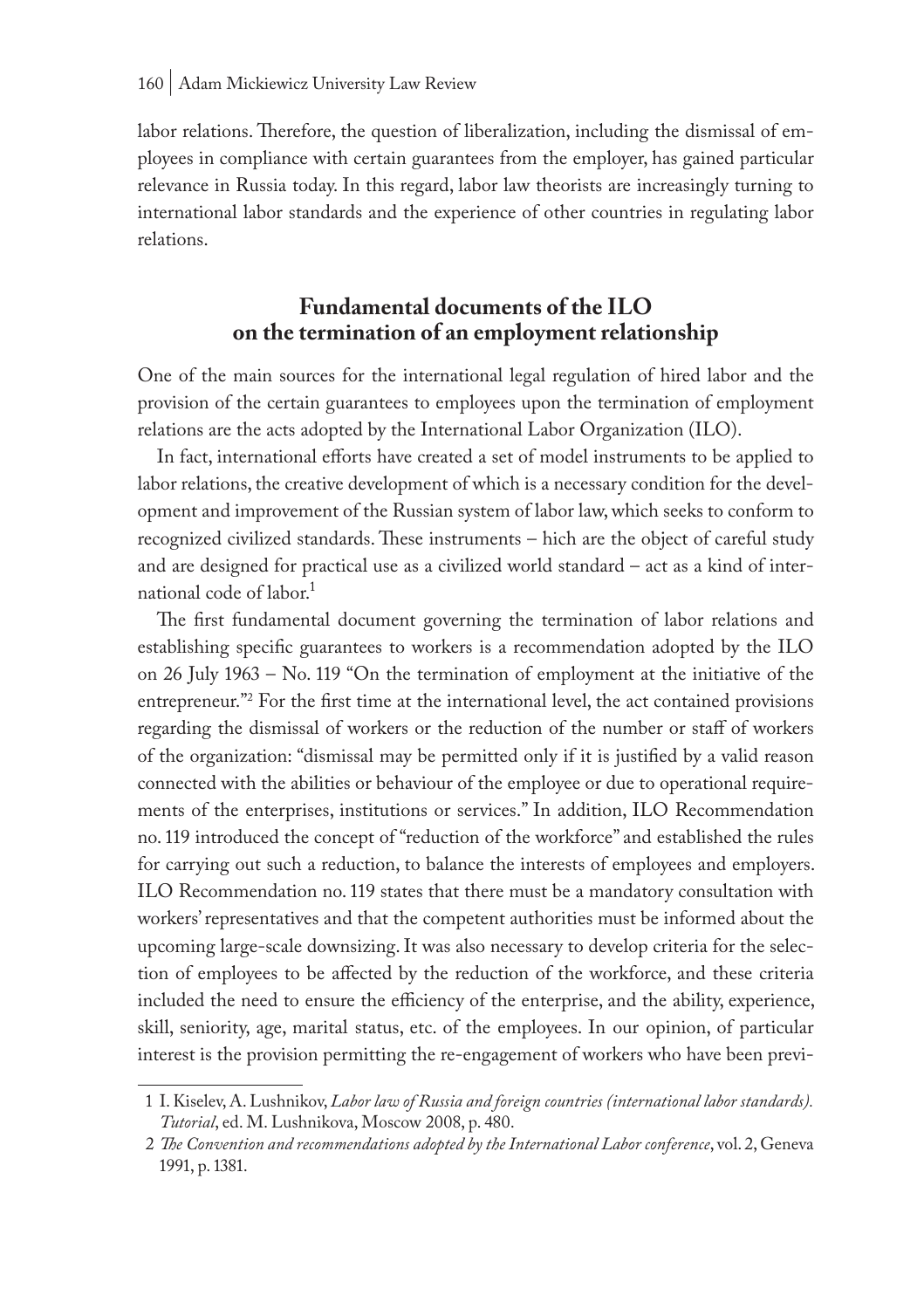ously terminated on the basis of the aforementioned criteria (a similar provision is not reflected in national legislation).

It should be recognized that ILO Recommendation no. 119 was the basis for the subsequent adoption of the two basic acts regulating the termination of labor relations on an employer's initiative: the ILO Convention of 22 July 1982 no. 158 "On the termination of labor relations on the initiative of the entrepreneur",<sup>3</sup> and the Recommendations of 22 July 1982 no. 166<sup>4</sup> of the same name. The Convention contains a number of provisions that are guarantees for employees and defines the reasons for their dismissal which cannot be attributed to legitimate reasons. In ILO Recommendation no. 166 additional regulations established guarantees. This Recommendation complements the Convention and specifies its main principles. Currently, ILO Convention 158 is not ratified by Russia. However, the fact that Russia is a member of the ILO requires it to respect and implement the principles concerning fundamental rights which are the subject of nonratified conventions. This is stated in § 2 of the ILO Declaration dated 18 June 1998 – "On fundamental principles and rights at work."5 Meanwhile, the issue of the ratification of ILO Convention no. 158 has been raised many times and still remains open.6

Analysis of the current labor legislation of the Russian Federation shows that there are sufficient grounds for implementing the provisions of this Convention, making possible its ratification in the near future.

Thus, ILO Convention No. 158 fixed the basic provisions of the Recommendation of ILO No. 119 and gave them the status of an international treaty. It established a basic warranty according to which "The employment of a worker shall not be terminated unless there is a valid reason for such termination connected with the capacity or conduct of the worker or based on the operational requirements of the undertaking, establishment or service". As we can see, the term "performance standards" is replaced with the term "operational requirements," which is logical due to the fact that the latter is more objective. ILO Convention no. 158 retained the basic guarantees relating to the termination of employment for economic, technological, structural or similar reasons, by still requiring the employer to have mandatory consultations with workers' representatives (employees), and communicate with the competent authority concerning the possible dismissal of workers.

<sup>3</sup> ILO Convention no. 158 "On termination of labor relations", 1982; *The Convention and recommendations adopted by the International Labor conference in 2 vols*, vol. 2: *1957–1990*, Geneva 1991, pp. 1983–1989.

<sup>4</sup> ILO Recommendation no. 166 "On termination of employment at the initiative of the entrepreneur", 1982; International Labor Organization, *Conventions and recommendations 1919– 1956*, vol. 2, Geneva 1991.

<sup>5</sup> I. Protopopova, *Implementation of the international traditions of the Russian law on the issue of dismissal of the employee by the employer*, "Taxes" 2011, no. 13, p. 26.

<sup>6</sup> N. Lutov, *The prospects of ratification of ILO conventions by Russia*, "Labor Law" 2010, no. 2, p. 94.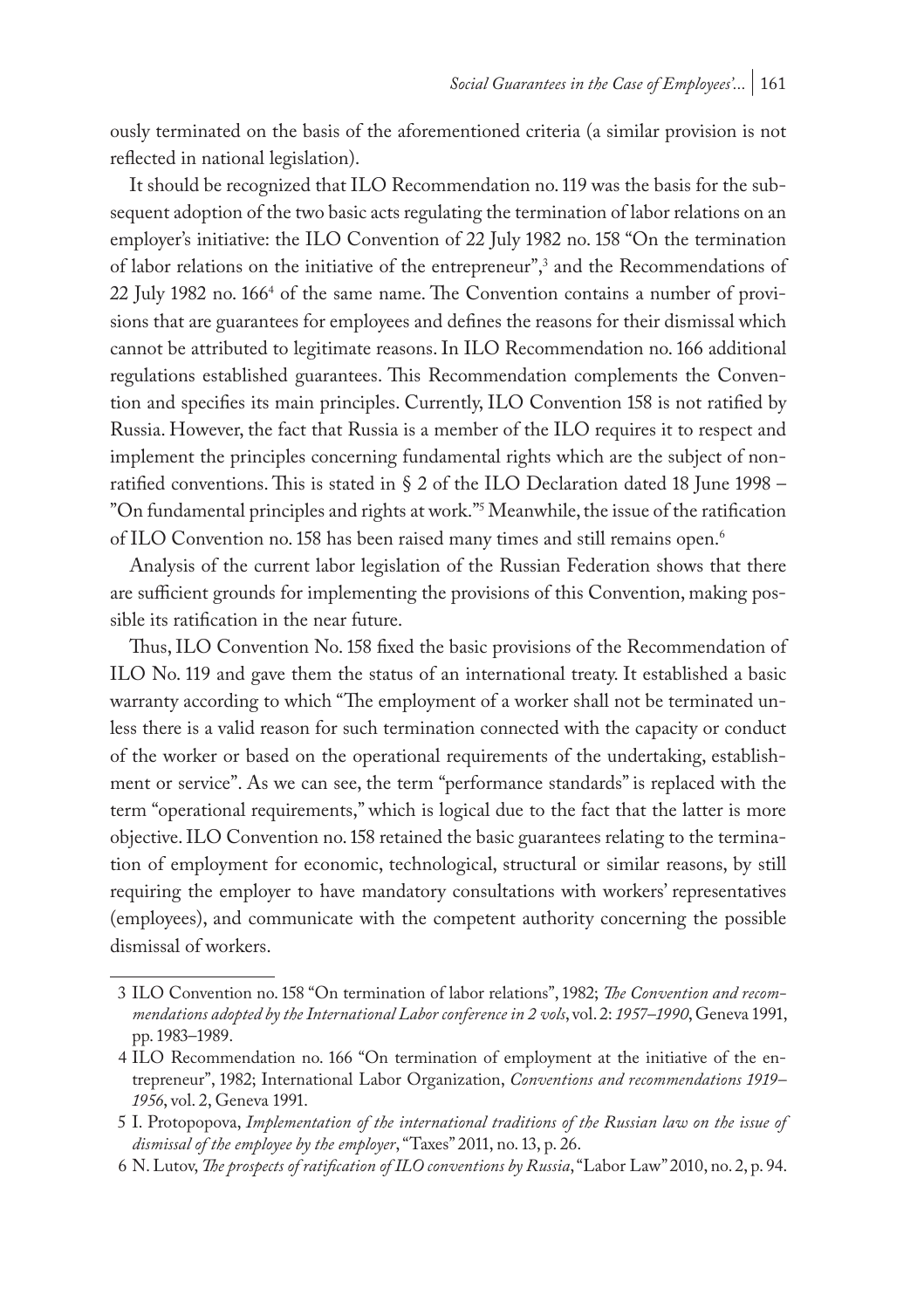ILO Recommendation no. 166, the successor to ILO Recommendation no. 119 and a complement to ILO Convention no. 158, provides special safeguards to workers, in the form of additional measures to prevent the termination of employment relations or reducing the workforce. The recommendation suggests that the reduction in the number of employees must be gradual and this must take place over a certain (long) period of time. This contributes to natural redundancies, the transfer of employees within the enterprise, training and retraining, voluntary retirement before reaching pension age with the relevant provision of income, the restriction of overtime and the reduction of normal hours of work. Moreover, ILO Recommendation no. 166 provides a number of measures aimed at mitigating the consequences of employment termination, e.g. helping the workers affected find suitable alternative employment as soon as possible with vocational training or retraining, and providing some compensation for incurred expenditure in the search of a new job.

The analysis of these regulatory acts leads to the conclusion that, in the Conventions and Recommendations of the ILO, the dismissal of employees for economic, technological, structural or similar reasons are regarded as atypical situations in the enterprise, which are caused by objective reasons and problems of an essentially economic nature. Since dismissal is not connected with the misconduct of employees, it inevitably infringes on the rights of the employee, therefore international legal regulation is aimed firstly at avoiding such situations and secondly at minimizing the adverse effects of such dismissals and the establishment of certain guarantees for dismissed employees.

It should also be noted that the legal regulation of individual dismissals is almost entirely absent in the Russian Federation. Meanwhile, in some other countries this procedure is regulated in detail in their legislation, which contains a number of provisions that primarily take into account the interests of the employees being dismissed. In these cases, the development of the national legislation of these countries is based on the procedural norms contained in ILO Recommendation no. 166 (Articles 7 to 13).

#### **Prevention term**

In many other countries, employees may only be dismissed with a warning of dismissal, and they get a salary for the entire period of notice. The exception to this rule is dismissal for gross misconduct committed by the employee. A warning of dismissal from the employer is a guarantee that the dismissal does not catch employees by surprise and give them an opportunity to find new job employment.

Normally the minimum period of notice the employer has to give is set by law, but it can be increased in collective bargaining or in an employment contract. In several countries specified in the act, the notice period applies only if there is no agreement between the parties, as the parties may agree on any duration of the period.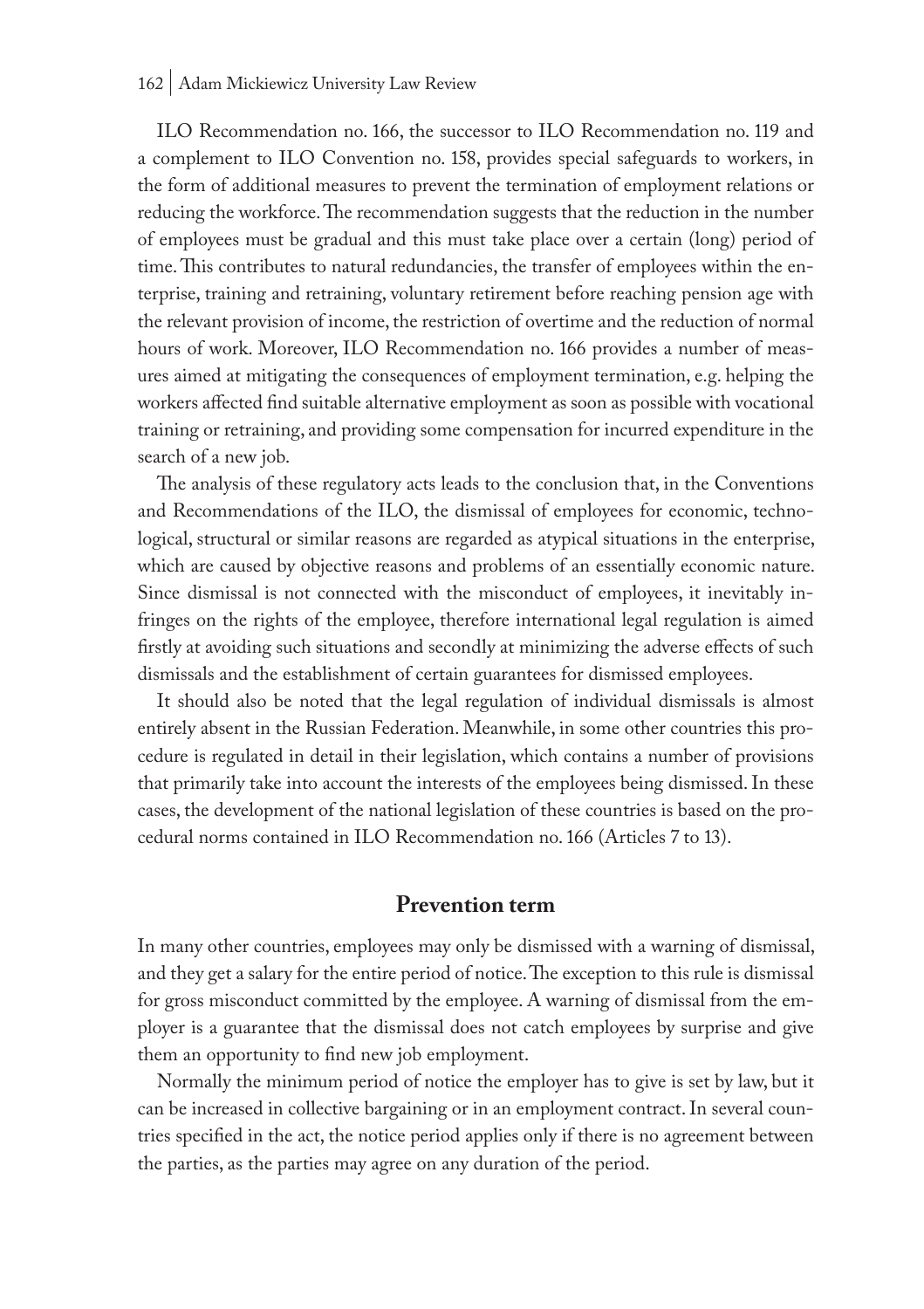As a rule, the duration of the notice period in other countries depends on the seniority, the retirement age, and the schedule of wage payment. In some cases it is set by the agreement of the parties within the established minimum and maximum. Typically, such a period of notice for workers ranges from 1 week to 3 months, and for officials from 2 weeks to 6 months. For managers it can sometimes be up to 12 months or more.<sup>7</sup> The employer gives the employee a warning about the dismissal, and must pay employees not just wages for the period of notice, but must also reimburse them for certain losses (damages) incurred in connection with their dismissal.

In current Russian legislation (with rare exceptions) there is no requirement to warn employees about their dismissal by the employer. It should be recognized that the absence of such guarantees are not only at odds with international practice, but also violates international labor standards, for example, Article 11 of ILO Convention no. 158 and clause 4, Article 4 of the European social Charter.<sup>8</sup>

### **Release from work**

In other countries there is a norm which guarantees workers who are to be made redundant a mandatory exemption from work for a certain time within the notice period in order that they may seek other work. This time when employees are absent from work for the purpose of seeking a new job must be paid for by the employer. This guarantee is reflected in such international instruments as ILO Recommendation no. 166.

It should be noted that in ILO Recommendation no. 166 it is recommended that the employer give priority to rehiring workers whose employment was terminated for reasons of economic, technological, structural or similar nature if the enterprise is again hiring suitably qualified staff.

Previously, section 2 of Article 34 of the Labor code of the Russian Federation<sup>9</sup> stated that comparable qualifications and labor productivity established preferential rights for employees with long experience of continuous work at the enterprise, institution or organization to remain at work during staff reductions. It seems that long experience of continuous work for a given employer has an impact on quality and productivity. It would therefore be desirable to supplement part 2 of Article 179 of the labor Code of Russian Federation with the condition that provides that right for such workers to be given priority when selecting staff who will remain in employment during reduction.

In several European countries, when some employees are subject to dismissal there is an agreement concerning assistance in finding new employment. The parties to the

<sup>7</sup> I. Kiselev, *Labor law of Russia and foreign countries*, Moscow 2005, p. 357.

<sup>8</sup> European social Charter (revised), ETS no. 164. Was adopted on 3 may 1996, Strasbourg.

<sup>9</sup> The code of laws on labor of the Russian Federation of 9 December 1971 (repealed)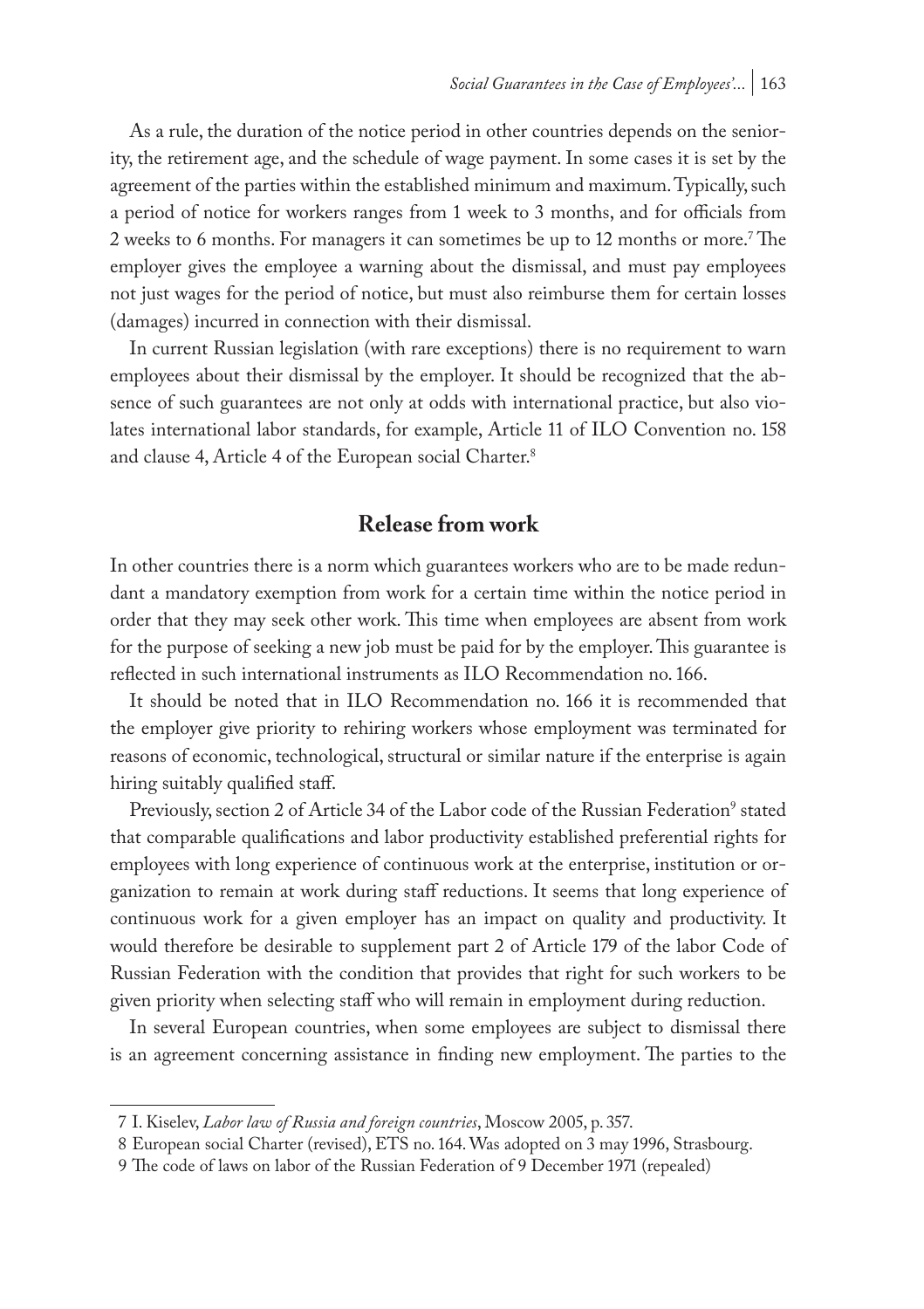agreement are the employee, the employer and a private employment agency. The employer undertakes (guarantees) to pay the agency to find work for the employee, while the employee consents to the agency searching on their behalf, and undertakes not to refuse a suitable job. The agency also undertakes to find a job that will be suitable. Such an agreement remains in force for a certain period of time. After the agreement expires, however, employees may be dismissed by the employer, regardless of whether they found employment through the agency or the search for employment was not successful.

In some countries it is possible to avoid mass layoffs by implementing 'temporary layoffs.' In these situations workers are sent on a partially paid leave of absence for an indefinite period (which is paid for by the employer and national insurance funds). The employer uses such temporary layoffs to restructure production and to prevent a sudden increase in unemployment, and at the same time never actually terminating the employment relationship with employees.

The laws of Luxembourg also seek to reduce the effects of being made redundant. During the notice period for dismissal, employees have the right to request that the employer give them time off work to search for a new job. However, the duration of such leave may not exceed 6 working days.

In France, the employer pays (usually for a period of one year) a certain amount towards state unemployment benefits to persons dismissed due to staff reduction.

Unfortunately, Russian legislation does not provide employees with a guarantee of free days or even hours for the purpose of finding a new job within two months of the notice period. Therefore, if an employee unilaterally does not come to work on any of the days of the notice period and explains their absence as being due to the search for work, the jurisprudence views this as absence without leave.

However, individual organizations that recognize a local normative act or a collective agreement may allow their employees the right to free (paid or unpaid) days during the notice period for the purpose of searching for a new job and subsequent employment.

### **Dismissal wage**

ILO Convention no. 158 provides that the amount of severance benefits paid by an employer to an employee should depend on the level of wages for that employer, and, in certain cases, on the age of the employee.

Recently, severance benefits, which are considered as a form of "deferred" wages, have become increasingly common in some countries. The amount of the severance benefit depends primarily on the length of service, and is awarded not only to employees dismissed by the employer but also to employees terminating the employment relationship on their own initiative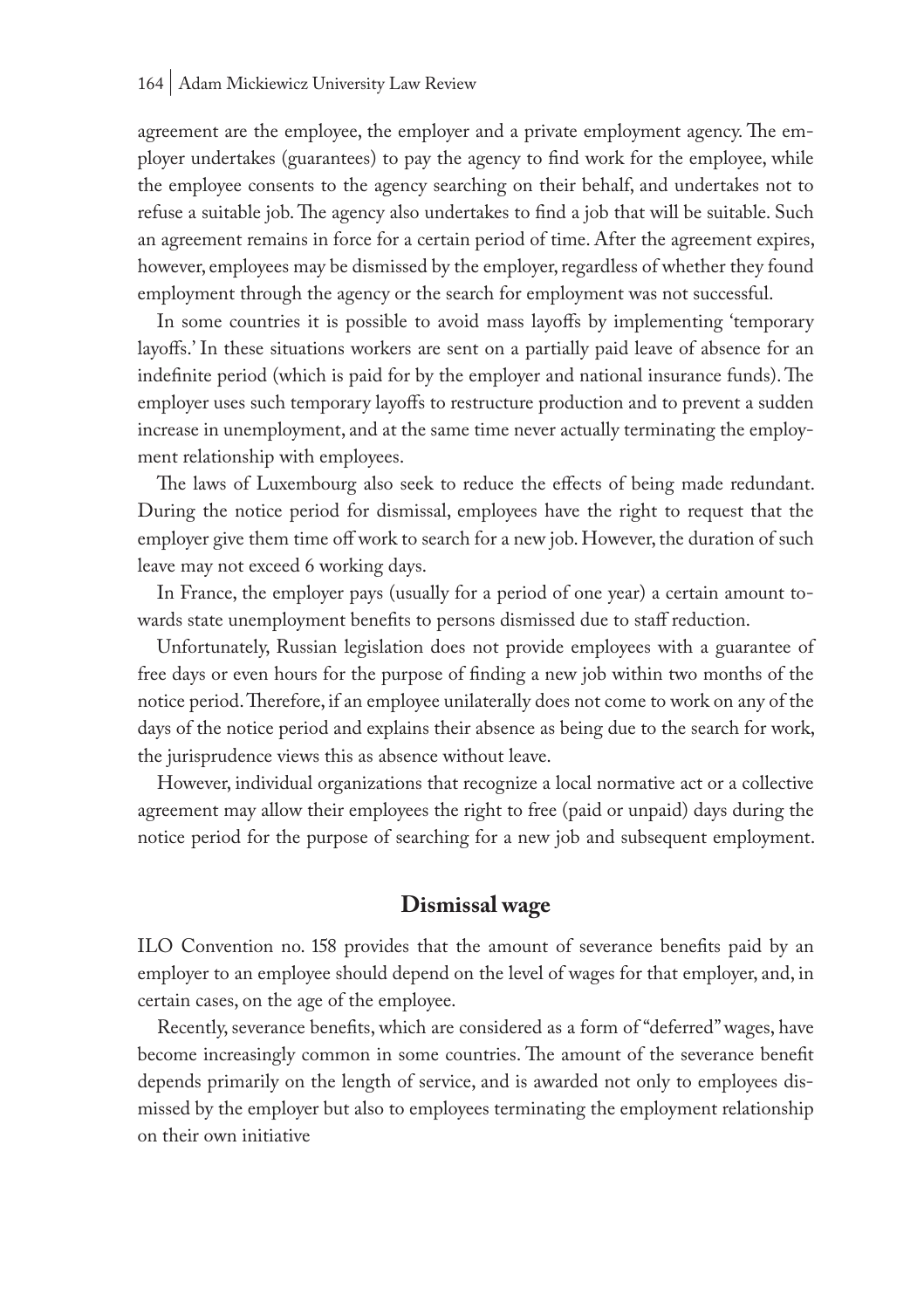The usual allowance in these countries is equal to a monthly salary for each year of service with that employer. However, the payment of such benefits does not deprive workers of the right to claim unemployment benefits.

Russian legislation guarantees that payment of severance pay will be paid to employees upon termination in certain cases. Article 178 of the Labor Code lists the conditions requiring payment of a dismissal allowance when an employment contract is terminated due to liquidation or termination (see also clause 1 and 2 of Article 81, § 7 to 9 of Article 77, clause 1, 2 and 5 of Article 83 of the LC RF), and this article also determines the indemnity (from two-week's earnings to the average monthly salary, depending on the reason for dismissal).

The employer's obligation to pay severance pay of the amount not lower than three of the employee's average monthly salaries is also provided by Article 181 of the Labor Code if the employment contracts of the head of the organization, his deputies and the chief accountant are cancelled, due to a change in the ownership of the organization (clause 4 of Article 81 of the LC RF).

Part 4 of Article 178 of the labor code stipulates that an employment or collective agreement may stipulate other cases of indemnity other than money (except for Article 178 of the LC RF). Thus, the legislation allows the contractual method to establish the obligation of the employer to pay the employee severance pay.

The peremptory norms of Article 178 of the LC RF stipulate the right to a dismissal wage following the termination of an employment contract. Therefore, no other circumstances can deprive the employee of the right to receive the statutory severance pay or limit it.

Following the dismissal of an employee, the amount of severance pay is determined based on the average earnings of the employee for a certain period. The labor code establishes a single procedure for calculating the size of the average wage (Article 139 LC RF).

With certain categories of employees, severance pay is not provided by the Labor Code of Russian Federation or other federal laws (the law regulating the relations in the sphere of public service can be included among such laws).

It should be recognized that in Russia employers make very small severance payments on their own initiative to employees after their dismissal. For an example and comparison we can look at the size of severance payments following dismissal in other countries.

For example, in Hungary the amount of severance pay is equal to from 1 to 6 monthly salaries, depending on seniority. While in Austria it is from 1 to 12 monthly wages, depending on seniority. In Spain the severance pay is 45 days of monthly earnings for each year of service in the enterprise, up to a maximum of 18-months salary.<sup>10</sup> This practice of paying severance pay to workers depending on their years of experience is established

<sup>10</sup> I. Kiselev, *Comparative and international labor law*, Moscow 1999, p. 160.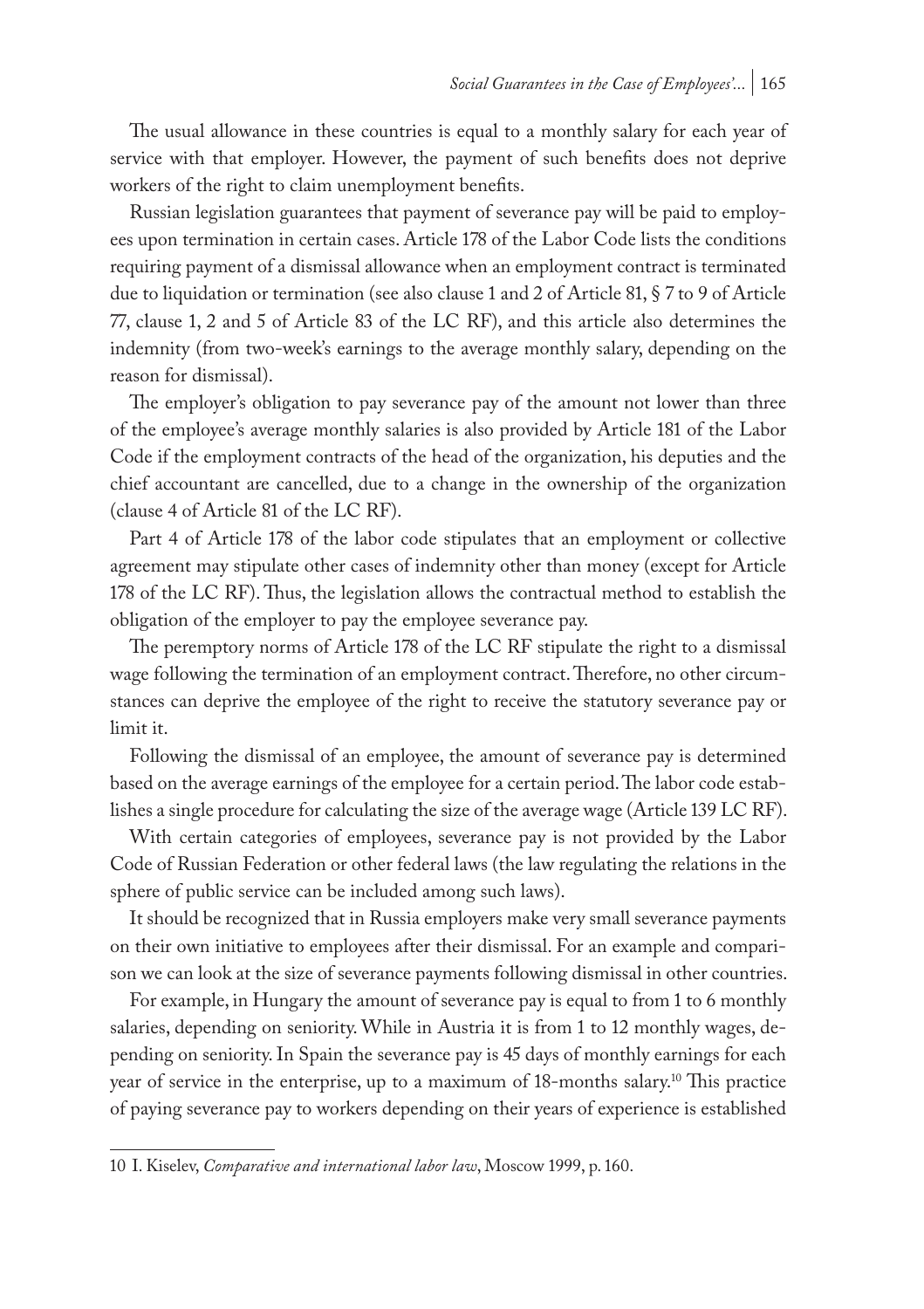in many countries and meets the requirements of international standards. Consequently, ILO Convention no. 158 provides that the amount of severance payments should depend on seniority, which is perfectly logical. However, this regulation still has not been implemented in the Russian legislation.

It appears that it is desirable to expand the situations in which Russian employers are required to provide severance pay to workers, and most importantly to increase the amount. The amount of the severance pay must be differentiated depending on the employee's length of service for their employer and the employee's age, as well as on the causes and circumstances of dismissal.

However, such differentiation (the length of service and age) should not be considered as violating the principle of equality and justice. It needs to be considered from the point of view of the worker being able to compete on the job market, since age can be an obstacle to subsequent employment with another employer.

## **Suspension of employment contract**

In accordance with no. 1, Article 83 of the Labor Code of Russia, an employer terminates the employment contract if an employee is called for military service or the employee is required to perform alternative civic duties. However, such a rule is contrary to Article 5 (n. "B") of the ILO Recommendation no. 166, which provides that absence from work due to compulsory military service or the requirement to perform other civic duties cannot be a valid ground for dismissal. It should be noted that in many countries, compulsory military service or alternative civilian service does not constitute the end of an employment contract, but merely its suspension.<sup>11</sup> In order to perform various public functions (including military service) employees may also be granted leave without pay. The suspension of labor contracts is provided for in the labor law in many countries, and it involves the release of an employee from the obligation to perform work functions, while simultaneously maintaining the employment relationship.

Laws or collective agreements provide for the possibility of suspending employment at a specific time, on a variety of grounds. Such reasons may include: the mutual agreement of the parties of the labor contract; the fault of an employer (for example, downtime which is no fault of the employee); extraordinary events (force majeure), employee illness or disability, an accident at work, military service; vacation time, study, maternity leave and so on; temporary dismissal on various grounds (for example, production cuts), the removal of an employee from work for misconduct; election of the employee as

<sup>11</sup> It should be noted that in the Russian legislation and national labor law theory does not pay much attention to such important legal construction like the suspension of the employment contract. It seems that for the development of this issue Russian legislator may use a wealth of international experience.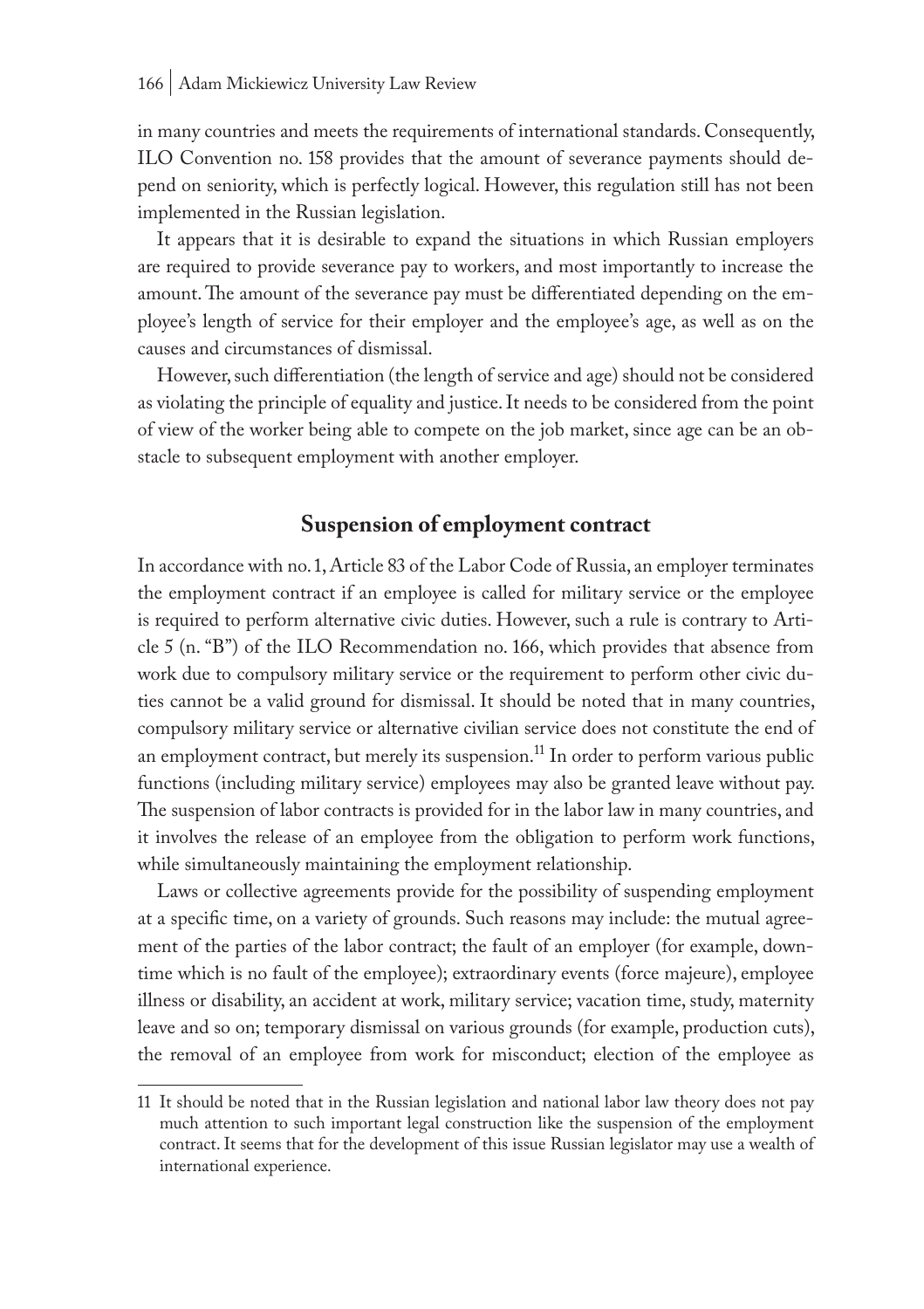a member of parliament or for another elective office; the involvement of a worker in trade union in the enterprise; a strike in the enterprise; finally, an employee being in custody as a result of a criminal case (before sentencing) and others.

In each case, the law or other normative legal act defines the preservation of (full or partial) wages, or the termination of payment, in the period during which the employment contract is suspended. If the payment of wages is terminated, the employee usually receives benefits from social insurance funds.

In most countries, the employer pays fully for downtime caused through fault of their own and, as a rule, the employees' leave during this period. In the case of suspension from work as a result of extraordinary events, wages are not paid at all or are only paid for a short time. For military service and other similar obligations, employees are usually granted leave without pay.

In Japan, the suspension of employment contracts is governed by collective agreements and internal labor regulations. These usually indicate a period during which the employment contract is suspended - the employment contract remains in force, but the employee is not obliged to work and the employer is fully or partially exempt from the obligation to pay the employee wages. Typically, an employment contract is suspended in the following cases:

- as a form of punishment of the employee;
- if the employee is accused of a felony, and the court has not yet chosen the punishment. In such cases, the payment of wages to the employee is reduced depending on the situation.

An employment contract is also suspended if the employee is on leave due to illness, if an employee becomes a full-time union official, or attends to full-time training. The amount of wages to be paid in these cases is determined by the employer, but cannot be less than the amount prescribed by law. If the employment contract is suspended for reasons that depend only on the employer, the employees' wages cannot be lower than 60% of the average size of their salary.<sup>12</sup>

Russian legislation also allows employment to be suspended, but only for specific categories of workers. So, for example, in situations where the employer is unable to ensure the participation of an athlete in sport competitions, it is permitted by agreement that the athlete can, with written consent, be temporarily transferred to another employer for a period not exceeding one year (Article 348.4 of Labor Code of Russia). For the period of the temporary transfer, the original signed employment contract is suspended,

<sup>12</sup> http://www.ilo.org/ifpdial/information-resources/national-labour-law-profiles/WCMS\_ 158904/lang--en/index.htm [access: 20.09.2016].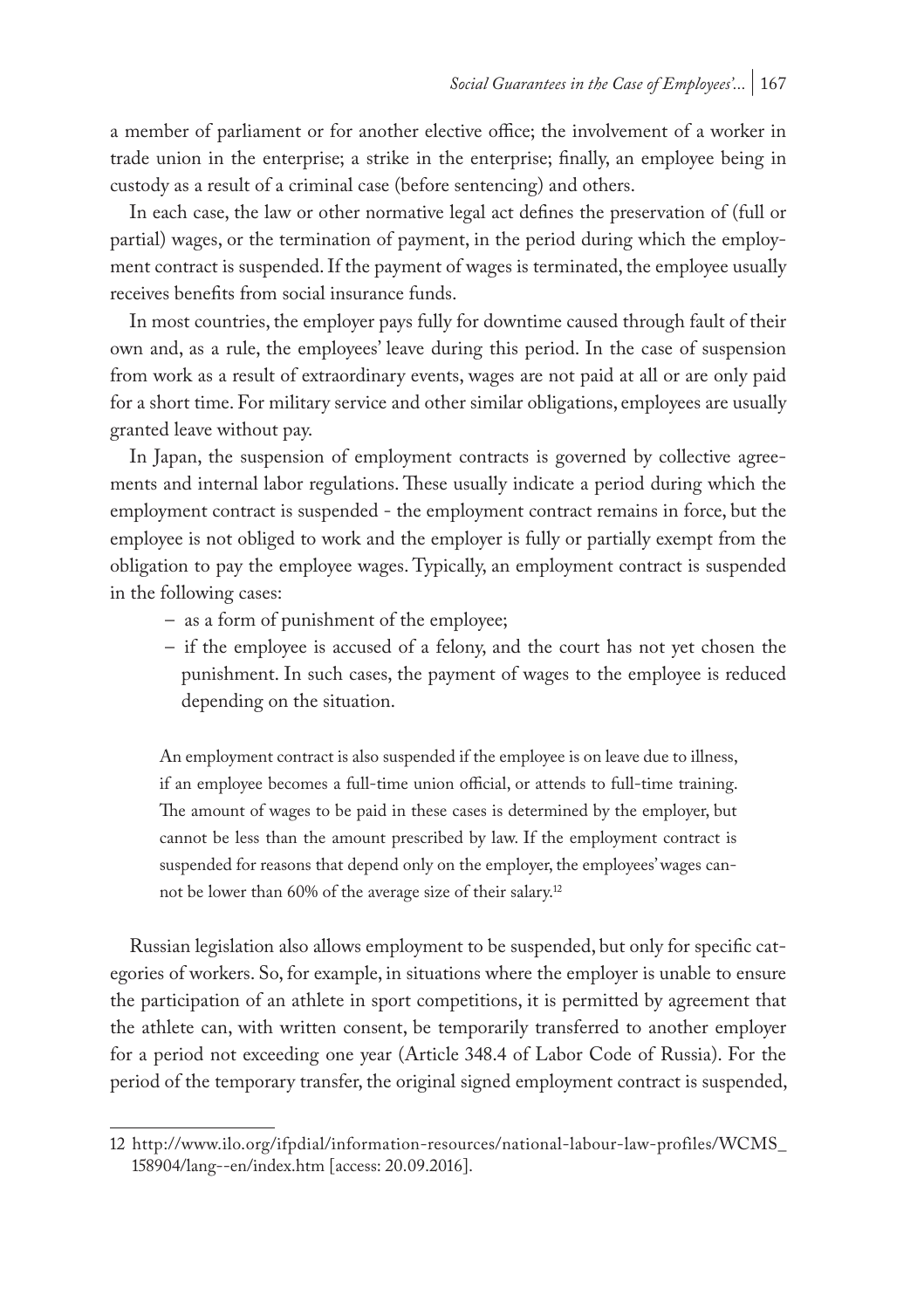in other words the parties suspend the implementation of the rights and obligations established by labor legislation and other regulatory legal acts. At the same time, the terms of the original employment contract are not interrupted.

For the period of the temporary transfer to the new employer, the new employer concludes a fixed-term employment contract with the athlete containing the conditions and safeguards established by labor legislation. In fact, such a transfer cannot change the working conditions of the athlete: only the employer changes. At the same time, improvement in the athlete's conditions compared with the original labor contract is allowed.

In practice, the conclusion of a temporary employment contract usually requires only the written consent of the athlete and his employers at the main place of work and the place of temporary work. At the same time, the employer at the main place of work sometimes does not even need to prove that he cannot provide "participation in sports" for their employee (athlete). However, it should be noted that the absence of such circumstances as a reason for the temporary transfer of the athlete is contrary to the order of the transfer (Article 348.4 of Labor Code of Russia).

The employer at the place of temporary work has no right to transfer the temporarily transferred athlete to another employer, even with the consent of all parties concerned.

A temporary employment contract may be terminated for any reason specified in the labor legislation. In the event of the early termination of a temporary contract, the original labor contract becomes effective again in full on the next working day after the calendar date, and from this day the temporary employment contract will be terminated.

If a temporary contract period has expired, and none of the parties has demanded its termination, the original labor contracts cease to have effect. The employment contract concluded for a period of temporary transfer is extended for a period determined by agreement between the parties, and in the absence of such an agreement - for an indefinite period (n. 7, Article 348.4 of Labor Code of Russia).

However, the legislation does not indicate on what grounds the employment contract with the athlete should be discontinued. As is known, the termination of an employment contract is possible only on the grounds specified the Labor Code or other federal laws. In our opinion, in this case the termination of previously concluded employment contract with the athlete is only possible with the agreement of the parties, and on the initiative of the athlete in the manner prescribed by law.

### **Reduction of normal working hours**

I would like to draw attention to one of the guarantees established in Article 22 ILO Recommendation no. 166, which allows the possibility of a temporary reduction of working hours, if this would prevent mass layoffs. This recommendation draws attention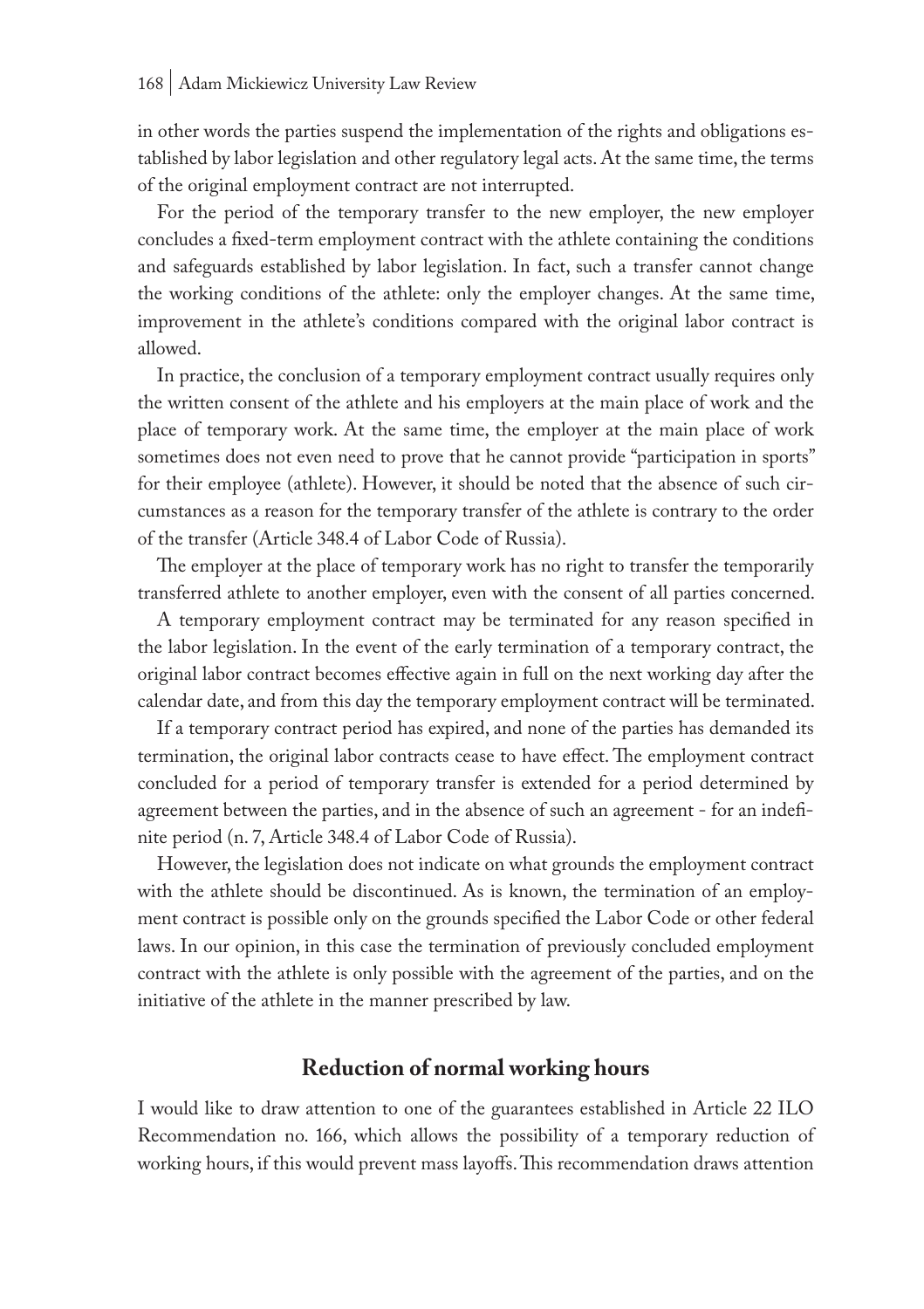to the need for partial reimbursement by the employer of the lost wages incurred by the employee for hours not worked compared to the normal workweek.

It must be admitted that Russian legislation covers this in n. 5, Article 74 of the Labor Code of Russia implemented Article 22 ILO Recommendation no. 166, but only in terms of the possibility of a temporary (six months) reduction of normal working hours. This opportunity is available to the employer when the issues related to organizational and technological changes in working conditions can lead to the mass dismissal of employees. However, the need for partial compensation of losses to the employee for hours not worked was ignored by the Russian legislator.

### **Financial compensation**

Attention should also be paid to international experience in addressing labor disputes. Compared to Russia, the courts of other countries make fewer decisions to reinstate workers in their previous posts, tending more often to award workers whose rights have been violated with compensation. Compensation for wrongful dismissal in other countries has increased substantially, and the amounts are large in cases which concern long seniority, elderly workers<sup>13</sup> or dismissal based on discrimination. Thus, in Sweden the amount of compensation to the employee for wrongful dismissal (depending on the length of service and age) is from 6 to 48-months salary.14

Sometimes employees appeal to the court, on the basis that their personal relationship with the employer is hopelessly corrupt, and the latter is still looking for a reason to get rid of them.<sup>15</sup> In such cases, monetary compensation would be more in line with protecting the interests of the employee (depending on the severity of the violation of the worker's rights).

In fairness, it should be noted that the first step in this direction is the norm of Article 394 of the Labor Code of Russia. According to this article, the body considering the individual labor dispute at the request of the employee cannot restore the employee to their previous work if the dismissal was illegal, and the body has to restrict itself to awarding compensation to the employee.

### **Replacing the employer in an employment contract**

Changes in an employment contract may relate to the employer. The labor law prohibits the replacement of the employee in the employment contract because labor relations

<sup>13</sup> The chance of a real possibility to get a new job, for example, for people after 45–50 years, especially for a permanent job, in many foreign countries is close to zero.

<sup>14</sup> I. Kiselev, *Comparative labor law*, *op. cit*., p. 144.

<sup>15</sup> B. Korabelnikov, *Labor relations in joint-stock companies*, Moscow 2001, p. 95.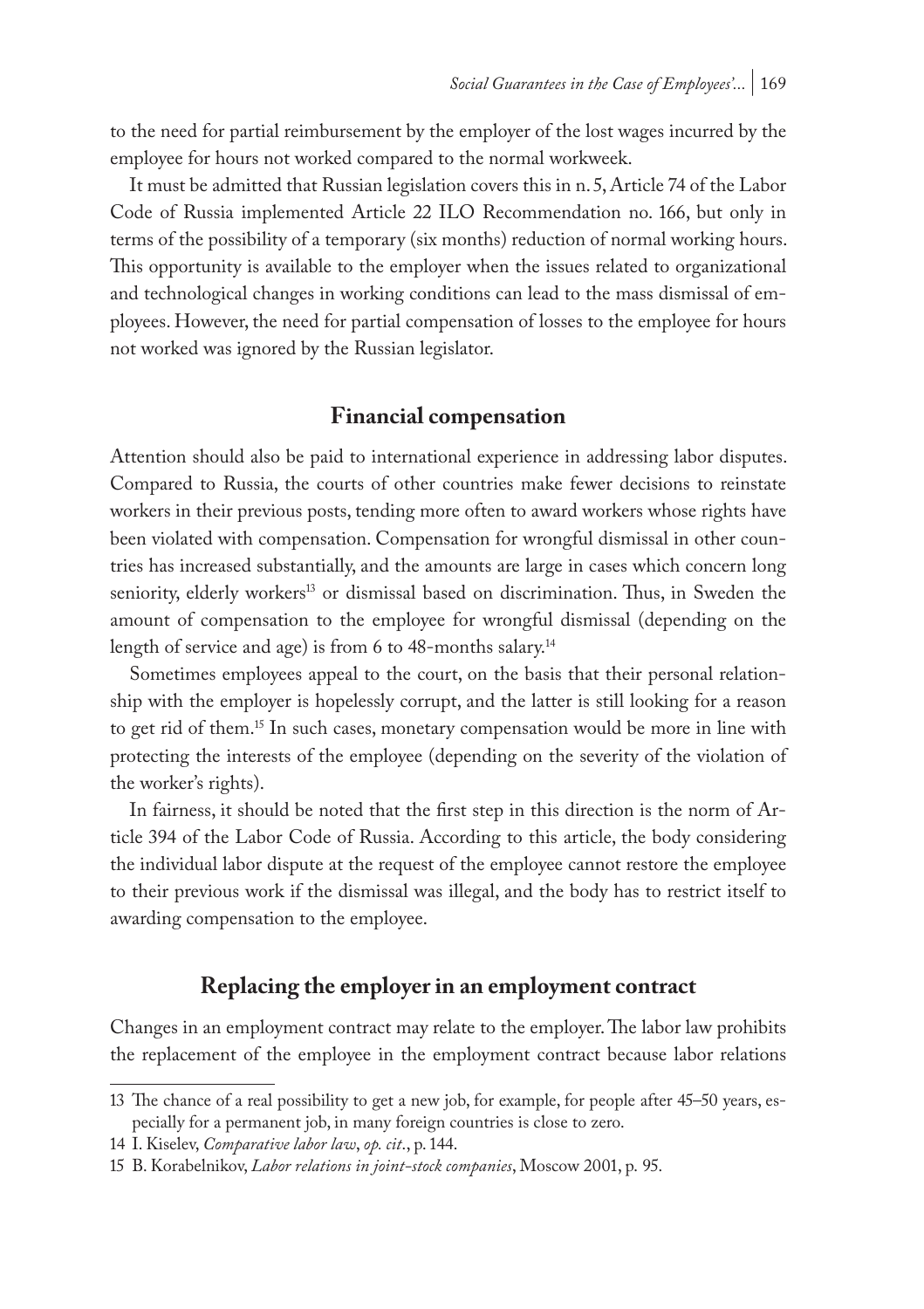are strictly personal in nature. However, in accordance with Art. 75 of the Labor Code of Russia it is permissible under certain circumstances to replace the employee in an employment contract.

It should also be noted that the Russian legislature has provided in the Labor Code of Russia, in some cases, a specific opportunity for an employer to terminate the employment contract with an employee unilaterally, without giving any reasons for dismissal, for example the head of the organization or individual employees, in the event of a change of ownership of the property of the organization.

It should be recognized that with today's dynamic economy, enterprise restructuring, changes of ownership, and various changes in the legal status of employers – this is quite a common phenomenon. Therefore, these kinds of changes affect a large number of workers.16

I would like to note that, at the present time, in the labor law of the European Union problems connected with the protection of the rights of employees during the transfer of the ownership of a business occupy and important position. With regard to this issue, the European Union adopted Directive number 2001/23/EC "On the transfer of businesses."17 The main purpose of the Directive - the preservation of the prior rights and responsibilities of employees during the transfer of ownership of a business or its parts to a new purchaser (employer). The directive focuses on regulating the rights arising from labor relations in accordance with collective agreements. In the event of a change in ownership, the working conditions agreed in any previous collective agreement continue to apply. They cannot be changed until the adoption of a new collective agreement in the prescribed manner. Termination of the employment contract in connection with the transfer of ownership of a business from one owner to another is considered invalid.

The period during which employees can contest their rights violated by the employer may not exceed one year.

If the transfer of the ownership of a business from one owner to another leads to a substantial change in working conditions, the employer is considered responsible for terminating the contract and the employee shall be paid monetary compensation or the employee receives the right to purchase insurance against unemployment.

Extensive jurisprudence of the European Court of Justice<sup>18</sup> is devoted to the issues concerning the application of this Directive in European countries.

On the basis of the Directive "On the transfer of a business" European countries have adopted legislation implementing the provisions of this Directive at the national level.

<sup>16</sup> The Russian Federation owns a large number of federal state unitary enterprises. Nowadays, there is also active process of privatization of these objects. Because of that we can only guess how many Russian workers may face various problems in the process of privatization.

<sup>17</sup> ABI, 2001, L82/16.

<sup>18</sup> Also known as the Court of Justice of the European Communities (established in 1958).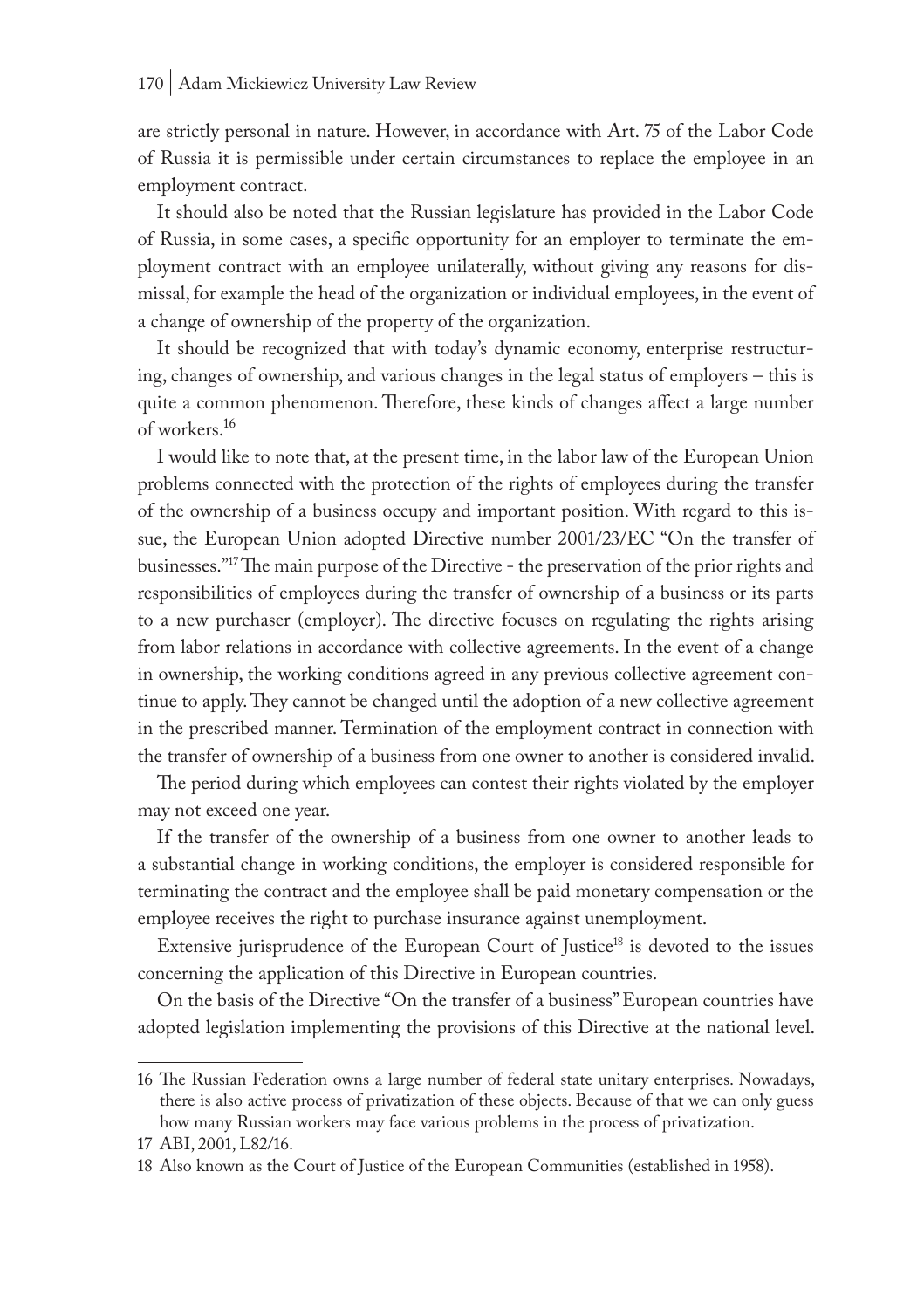What are the basic guarantees provided to employees if a business changes ownership under Russian law (Article 75 of the Labor Code of Russia)?

Legislation concerning the transfer of ownership of a business focuses on, in particular:

- During the privatization of state or municipal property. The alienation of property owned by the Russian Federation, its constituent entities, municipalities, property of individuals or legal entities;
- When accessing the property owned by the organization, in public ownership;
- The transfer of public enterprises to the municipal property and vice versa;
- The transfer of a federal state enterprise to the ownership of the subject of the Russian Federation and *vice versa*. 19

Thus, the content of Article 75 of the Labor Code of Russia applies to a fairly narrow range of circumstances which enables us to describe there being a real transfer of the ownership a business. In order to talk about a transfer of the ownership of a business, it is necessary to identify the specific organizational and legal form of the legal entity and the constitution of its property.20

It should be borne in mind that a joint stock company established through the transformation of a state unitary enterprise, in accordance with the legislation on privatization, after its state registration in the Unified State Register of Legal Entities, becomes an owner as a successor of the owner of the property included in the privatization plan, or transfer Act.<sup>21</sup>

With regard to the employees of the organization, they cannot be dismissed due to a transfer of ownership. This is expressly provided for in n. 2 Article 75 of the Labor Code of Russia, which found that the transfer of the ownership of a business is not grounds for terminating employment contracts. Exceptions to this rule are only the heads of the organization, their deputies and the chief accountant. Labor relations with other workers continue under the new owner. The previous employment contract is not terminated under these circumstances, a new labor agreement is not concluded, and all the conditions set out by the previous contract are to be performed. Thus no additional employment paperwork is required.

<sup>19</sup> V. p. 32 Resolution of the Plenum of the Supreme Court N.2 from 17.03.2004 "On application by the courts of the Labor Code of the Russian Federation" (Bulletin of the Supreme Court of the Russian Federation) 2004, no. 6.

<sup>20</sup> V.G. Soifer, O.B. Zheltov, *Problems termination of employment with the change of ownership of the organization*, "Employment Law" 2003, no. 11, p. 24.

<sup>21</sup> V. p. 11 Resolution of the Plenum of the Supreme Court of the Russian Federation no. 10, Resolution of the Plenum of the Supreme Arbitration Court of the Russian Federation no. 22 from 29 April 2010 "On some issues arising in judicial practice in the resolution of disputes relating to the protection of property rights and other proprietary rights", "Bulletin of the Supreme Court of the Russian Federation" July 2010, no. 7.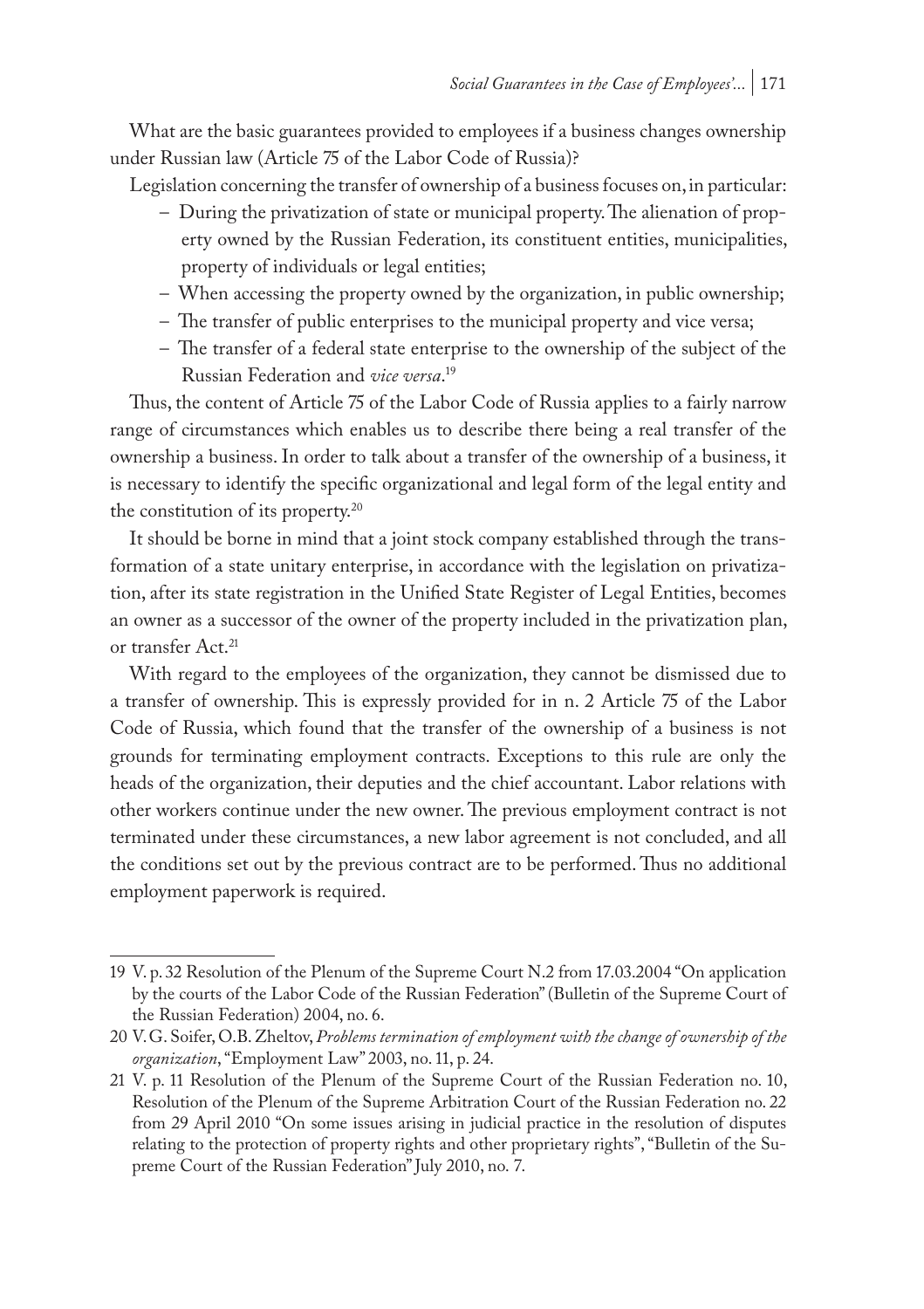Terminating the employment contracts with the heads of organizations, their deputies and chief accountants can be carried out by new owners within three months of their becoming owners. If during this period these workers have not been dismissed on this ground, then the new owner (employer) may terminate the employment contracts with them only in general terms.

### **Conclusions**

It can be noted that Russian labor law has at its disposal a rather large array of international legal instruments containing the fundamental principles and norms intended to provide the legal regulation of labor and associated relations in Russia. These rules and principles in accordance with Article 15 of the Constitution and Article 10 of the Labor Code of Russia have legal supremacy over the Russian legal system and should be applied directly.

However, it should be recognized that current Russian legislation (with some exceptions) does not provide for the obligatory warning of employee dismissal. It is not only at odds with international practice, but also violates international labor standards, such as Article 11 ILO Convention no. 158 and n. 4 of Article 4 of the European Social Charter<sup>22</sup>

The role given to severance pay in Russian legislation is insignificant, and the amounts are small. It seems that analysis of international experience and practice should encourage the Russian legislature to reform this area, as such a guarantee for the worker as financial compensation in the case of dismissal is important, and most importantly will increase its size and importance.

It is necessary to expand the number applications for employee severance pay and tie the amount to the length of service. It appears that the size of the severance pay must also be differentiated, depending on the cause and circumstances of the dismissal.

ILO Recommendation no. 166, admits the possibility of a temporary reduction of employee's working hours if that will prevent mass layoffs. At the same time, ILO Recommendation no. 166 (v. 22) draws attention to the need for partial reimbursement for the lost wages incurred by the employee due to reduced working hours compared to the normal workweek. It seems that such compensation should be established under Russian labor law for Russian employees too.

It is worth noting that n. 6 Article 74 of the Labor Code of Russia is in conflict with Article 19 ILO Recommendation no. 18223, which provides that an employee's refusal

<sup>22</sup> European Social Charter (revised). It was adopted on 3 May 1996 in Strasbourg, "Bulletin of International Agreements" 2010, no. 4.

<sup>23</sup> ILO Recommendation no. 182 from 24 June 1994, "On the work part-time."